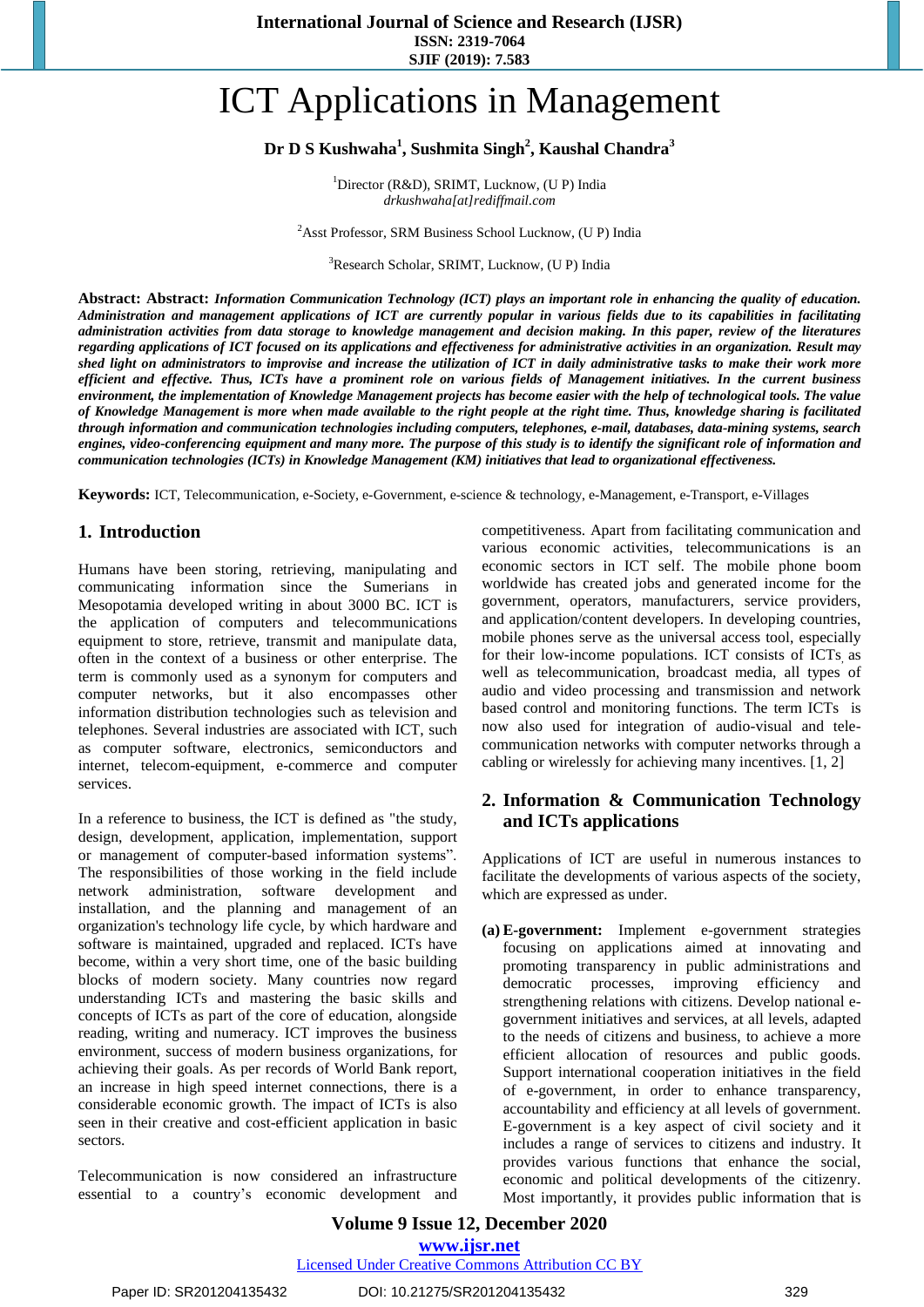useful to the community at large. ICTs facilitate these public administration activities. For instance, e-Government, a concept that defines a situation where government activities and public information can be made available. In the context of the arrival of a new society, E-government is a witness for changes at different levels, such as, intelligent citizenship, the nature of skills, work processes, job design and Organizational changes and the entire government.

**(b)E-Villages and Urbanizations:** The rapid development of ICT has greatly accelerated economic globalization. The 21st century is a century of global urbanization and cities will play an increasingly important role in a country or region. The ongoing ICT evolution re-shapes and re-assembles the traditional cities and transforms their social and economic bases enormously. Just like industrial development completely changed the spatial structure of cities in the agricultural society, the progress of information and communication technologies is the key element of the transformation of modern cities.

The Rural development in a country is one of the most important factors for growth of the economy of country. The infusion of ICT is playing a prominent role in strengthening such a demand of ICT applications which are useful in facilitating development programmes in various countries. The establishment of tele-centres and mobile telephony in rural communities can facilitate economic empowerment for facing challenges of backwardness in rural areas. Introduction of computers, e-commerce and cloud computing, are some initiatives of e-government are playing an important role in universal global villages.

- **(c) E-Transport:** E-Transport infrastructure is indispensable for a democratic governance of the country. Moreover, "E-Transport" encompasses the entire process of planning, funding, and building physical facilities, administrating and managing them, monitoring their effectiveness, as well as building the institutions and organizations to regulate and sanction the efficient provision of transport and information services for public interest. E-Transport and ICT services help people"s security and social stability, improve productivity and income distribution, support peoples' quality of life directly or indirectly, and enhance the opportunity for people to make use of their potential. E-Transport infrastructure is an indispensable public device to craft "good governance" of the world, nations, and local communities, as well as a mechanism to help people enjoy cultural and human lives.
- **(d)E-Roads and Transport infrastructure:** In nationwide network type infrastructure such as trunk road networks, the issue is the division of roles between central and local government. On the other hand, in local area network type infrastructure such as rural roads, participation by and reflection of the needs of beneficiaries also become important. Division of role between central and local governments is associated with classification of roads according to their function and service coverage of the corresponding supervisory agency. How to distribute

road-related funds to finance maintenance is also an important issue in E-roads concept.

- **(e) E-Railway:** In nationwide network type infrastructure such as national railways network, horizontal unbundling depending on the railway project service type or area based division of service provider has been implemented as a sector reform. This does not match with the decentralization concept of administrative organization stated here. Transport facilities of interurban railway, urban railway, and local railway are provided either by public sector unit which owns railway facilities in the case of horizontal unbundling or by railway organization serving the respective area in the case of area based division.
- **(f) E-Port and Airport:** Similar to roads, in the case of port and airport, the central government operates and maintains major ports and airports, which function as the nodes of major maritime and air traffic. In other ports and airports, local government plays a large role in constructing, operating and maintaining the facility, by providing investment funds and by operating the facility by ICT self. Therefore, the issue relates to how to divide the coverage of responsibilities and funding in panning, building, operating, and maintenance between central and local governments.
- **(g) E-Service Provision:** When the transport sector is deregulated parallel to decentralization, local government faces the problems of how to promote entry of private sector and how to develop local transport industry, as targeted service area of transport service is limited for urban and local transport (subway and bus) services. In such case, local government takes over the role of central government, which has been traditionally assured, by the central government such as developing the comprehensive urban transportation strategy and planning and maintenance of each transport mode.
- **(h)E-education:** E-education sector is arguably one major area that ICTs are playing remarkable a role. These technologies help in facilitating learnship and exchange of educational materials. ICTs are helping library professionals store and manage academic information. Libraries have migrated from the traditional cataloguing system to an e- system, which is a web-based cataloguing and search application. The online learning system is another web-based application that is revolutionalising the learning platform of education. This system compliments the traditional face-to face teaching and learning format. In the on-line system, students can access class notes, submit assignment and also join a discussion group with other learners.

# **3. Impact of ICTs**

The big stories in ICT development are not of particular breakthrough technologies, but rather those of rapid and continuous improvement in price performance of computing and communications, the explosion of bandwidth capacity in fixed and mobile networks, and the emergence and development of the internet and internet-based applications.

### **Volume 9 Issue 12, December 2020 www.ijsr.net** Licensed Under Creative Commons Attribution CC BY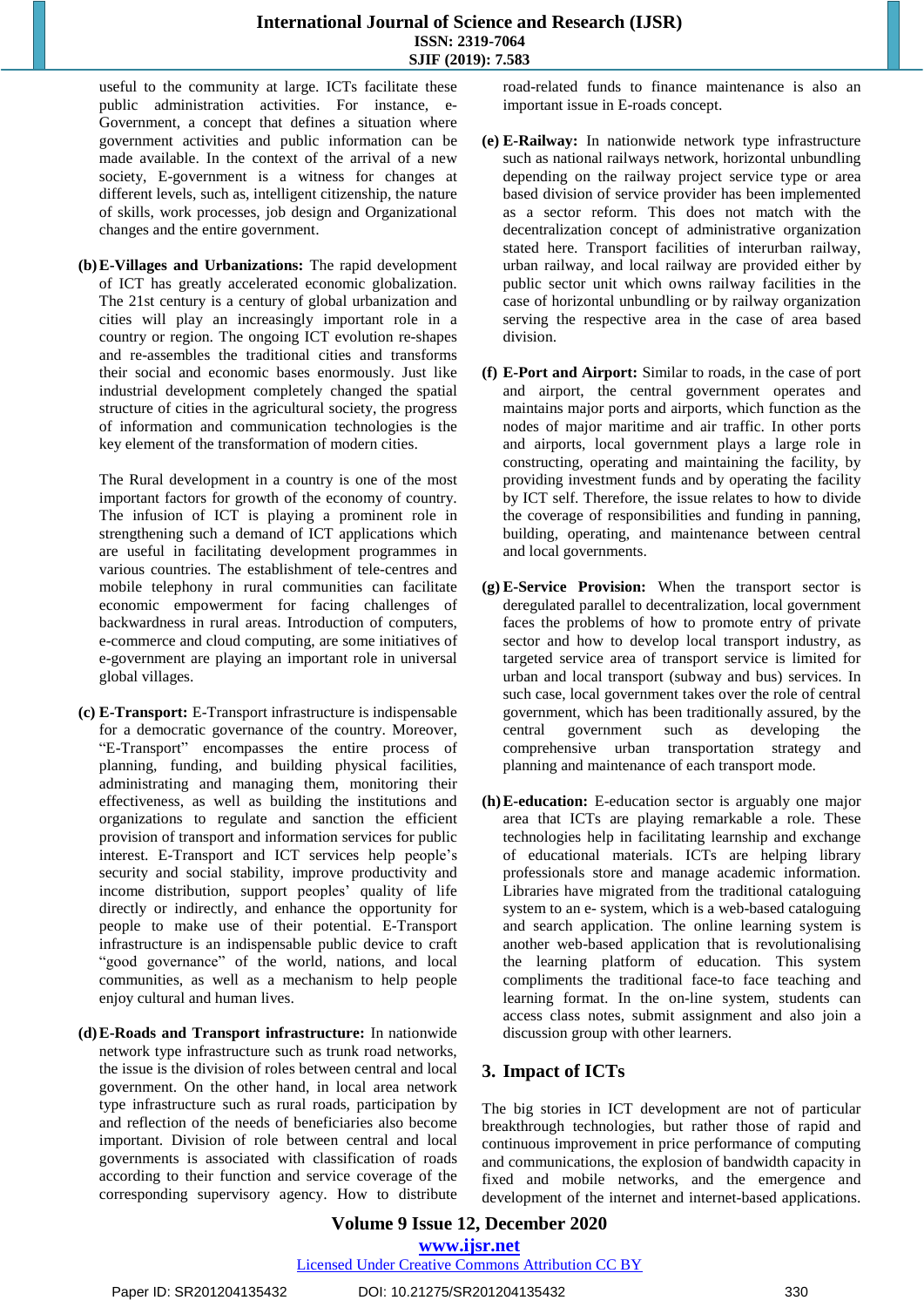## **International Journal of Science and Research (IJSR) ISSN: 2319-7064 SJIF (2019): 7.583**

Perhaps the most important development is the convergence of technologies, which is opening up new possibilities in a number of fields. Over recent years the drug discovery pipeline has been a concern for many in the pharmaceutical industry. Escalating costs, increasing complexity and a dwindling population of drug candidates suggest that traditional R&D methods are unlikely to produce enough breakthrough drugs to ensure industry growth. The convergence of information and bio-technologies is already revolutionizing drug discovery and design and may radically alter the economics of the drug discovery over the coming years. In a detailed analysis of the potential economic impacts of genomics and genetics on the pharmaceutical industry's R&D pipeline. There is an enormous range of opportunities for significant cost reductions, service enhancements and behavioural change through what is often broadly referred to as 'e-health". The major impact of ICTs on payers will be the ability to manage the system in order to better account for expenditures, to manage the flow of funds and contain costs. There will be strong motivation to adopt systems which enable payers to track expenditures and exercise control over the processes of referral and prescription of health services.

It is clear that the entire healthcare system could reap significant gains from an integrated approach to supply chain management that includes the entire range of hospital and medical supplies and linkages to other players in the healthcare system. Electronic scheduling and patient management systems could improve scheduling of tests and procedures, and thereby reduce the length of hospital stays and reduce the need for multiple ICTs. Linking insurers, healthcare providers, financial institutions and consumers into claiming and payments systems also has the potential to reduce significantly administrative costs and improve quality of service. From the perspective of individual medical practitioners, knowledge enrichment or education, practice administration, and clinical tools are among the most important ICTs applications. ICTs are altering the relationship and balance of power between patients and providers, leading to more empowered consumers and enhanced self, home and community care capabilities. Perhaps the greatest change in the patient-provider relationship will be brought about by the use of internet by patients.

ICTs applications are becoming valuable resources in the medical field. They support efficient exchange of information between health professionals, they enable transfer of patient records between sites and they can improve clinical effectiveness, continuity, and quality of care by health professionals ICTs applications facilitates telemedicine. Telemedicine provides medical service to people in geographically diverse settings: at home and in isolated places or in emergencies**.**[3-6]

# **4. Applications of ICTs in Other Area's**

ICTs applications can support sustainable development, in the fields of public administration, business, education and training, health, employment, environment, agriculture and science within the framework of national e-strategies. This would include actions within the following sectors. For most

of businesses, there are a variety of requirements for information. Senior managers need information to help with their business planning. Middle management needs more detailed information to help them monitor and control business activities. Employees with operational roles need information to help them carry out their duties. [7]

## **5. E- Business**

| Information<br>System                | Description                                                                                                                                                                                                                                                                                                                                                                                                                                                                                                                                             |
|--------------------------------------|---------------------------------------------------------------------------------------------------------------------------------------------------------------------------------------------------------------------------------------------------------------------------------------------------------------------------------------------------------------------------------------------------------------------------------------------------------------------------------------------------------------------------------------------------------|
| Executive<br>Support<br>Systems      | An Executive Support System (ESS) is designed to<br>help senior management make strategic decisions. It<br>gathers analyses and summarises the key internal and<br>external information used in the business. A good way<br>to think about an ESS is to imagine the senior<br>management team in an aircraft cockpit - with the<br>instrument panel showing them the status of all the<br>key business activities. ESS typically involves lots of<br>data analysis and modelling tools such as "what-if"<br>analysis to help strategic decision-making. |
| Management<br>Information<br>Systems | A management information system (MIS) is mainly<br>concerned with internal sources of information. MIS<br>usually take data from the transaction processing<br>systems (see below) and summarise it into a series of<br>management reports.MIS reports tend to be used by<br>middle management and operational supervisors.                                                                                                                                                                                                                             |
| Decision-<br>Support<br>Systems      | Decision-support systems (DSS) are specifically<br>designed to help management make decisions in<br>situations where there is uncertainty about the possible<br>outcomes of those decisions. DSS comprise tools and<br>techniques to help gather relevant information and<br>analyze the options and alternatives. DSS often<br>involves use of complex spreadsheet and databases to<br>create "what-if" models.                                                                                                                                        |
| Knowledge<br>Management<br>Systems   | Knowledge Management Systems (KMS) These are<br>typically used in a business where employees create<br>new knowledge and expertise, which can then be<br>shared by other people in the organization to create<br>further commercial opportunities. To share the<br>knowledge, a KMS would use group collaboration<br>systems such as an intranet.                                                                                                                                                                                                       |
| Transaction<br>Processing<br>Systems | Transaction Processing Systems (TPS) are designed to<br>process routine transactions efficiently and accurately.<br>A business will have several TPS, depends upon the<br>nature of organisations and type of business.                                                                                                                                                                                                                                                                                                                                 |
| Office<br>Automation<br>Systems      | Office Automation Systems (OAS) is systems that try<br>to improve the productivity of employees who need to<br>process data and information. To improve the<br>productivity of employees working in an office.                                                                                                                                                                                                                                                                                                                                          |

# **6. E-Communication**

Telecommunication is the transmission of information over significant distances to communicate. In earlier times, telecommunications involved the use of visual signals, such as beacons, smoke signals, semaphore telegraphs, signal flags, and optical heliographs, or audio messages via coded drumbeats, lung-blown horns, or sent by loud whistles, for example. In the modern age of electricity and electronics, telecommunications now also includes the use of electrical devices such as the telegraph, telephone, and teleprinter, as well as the use of radio and microwave communications, as well as fiber optics and their associated electronics, plus the use of the orbiting satellites and the Internet. [8,9]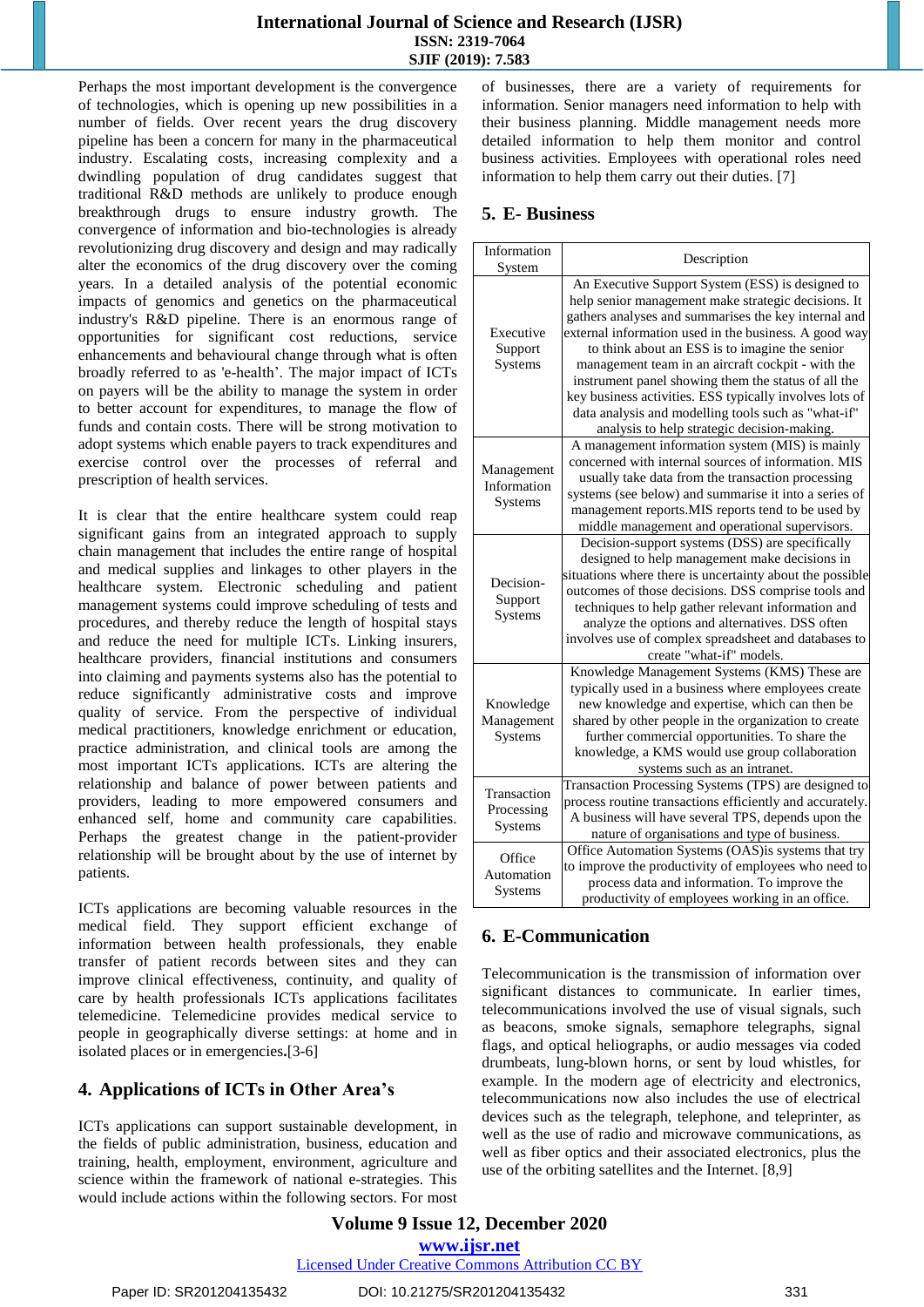- a) **Telecommunication Networks:** A communications network is a collection of transmitters, receivers, and communications channels that send messages to one another. Some digital communications networks contain one or more routers that work together to transmit information to the correct user. An analog communications network consists of one or more switches that establish a connection between two or more users. For both types of network, repeaters may be necessary to amplify or recreate the signal when it is being transmitted over long distances. This is to combat attenuation that can render the signal indistinguishable from the noise.
- b) **Communication Channels:** The term "channel" has two different meanings. In one meaning, a channel is the physical medium that carries a signal between the transmitter and the receiver. Examples of this include the atmosphere for sound communications, glass optical fibers for some kinds of optical communications, coaxial cables for communications by way of the voltages and electric currents in them, and free space for communications using visible light, infrared waves, ultraviolet light, and radio waves called the "free space channel".
- c) **Modulation:** The shaping of a signal to convey information is known as modulation. Modulation can be used to represent a digital message as an analog waveform. This is commonly called "keying", a term derived from the older use of Morse code in telecommunications and several keying techniques exist. The "Bluetooth" system, for example, uses phase-shift keying to exchange information between various devices. There are several different modulation schemes available to achieve amplitude modulation (AM) and frequency modulation (FM).Telecommunication has a significant social, cultural and economic impact on modern society. The impact of telecommunication on society is a majorly based economic and social impact.[10-15]

# **7. E-Economics**

On the microeconomic scale, companies have used telecommunications to help build global business empires. This is self-evident in the case of online retailer Amazon.com but, according to academic Edward Lenert, even the conventional retailer Wal-Mart has benefited from better telecommunication infrastructure compared to ICTs competitors. In cities throughout the world, home owners use their telephones to order and arrange a variety of home services ranging from pizza deliveries to electricians. Even relatively poor communities have been noted to use telecommunication to their advantage. In Bangladesh's Narshingdi district, isolated villagers use cellular phones to speak directly to wholesalers and arrange a better price for their goods. In Côte d'Ivoire, coffee growers share mobile phones to follow hourly variations in coffee prices and sell at the best price. On the macroeconomic scale, Lars-Hendrik Röller and Leonard Waverman suggested a causal link between good telecommunication infrastructure and economic growth.[16-21]

## **8. E-Medical Care**

Promote collaborative efforts of governments, planners, health professionals, and other agencies along with the participation of international organizations for creating a reliable, timely, high quality and affordable health care and health information systems and for promoting continuous medical training, education, and research through the use of ICTs, while respecting and protecting citizens" right to privacy. Facilitate access to the world"s medical knowledge and locally-relevant content resources for strengthening public health research and prevention programmes and promoting women"s and men"s health, such as content on sexual and reproductive health and sexually transmitted infections, and for diseases that attract full attention of the world.[22-26]

# **9. E-Science & Technology**

Promote affordable and reliable high-speed Internet connection for all universities and research institutions to support their critical role in information and knowledge production, education and training, and to support the establishment of partnerships, cooperation and networking between these institutions. Promote electronic publishing, differential pricing and open access initiatives to make scientific information affordable and accessible in all countries on an equitable basis and applications of peer-topeer technology to share scientific knowledge and pre-prints and reprints written by scientific authors who have waived their right to payment. Express the long-term systematic and efficient collection, dissemination and preservation of essential scientific digital data, in all countries.[27-31]

# **10. E-Society**

Telecommunication has played a significant role in social relationships. Nevertheless devices like the telephone system were originally advertised with an emphasis on the practical dimensions of the social devices. New promotions started appealing to consumers' emotions, stressing the importance of social conversations and staying connected to family and friends. Since then the role that telecommunications has played in social relations has become increasingly important. In recent years, the popularity of social networking sites has increased dramatically. [32-35]

# **11. Conclusion**

Globalization is powered in part by tremendous and rapid ICTs advances, and young people are often among the first to take advantage of new developments in this area. Youth are capable of using ICTs in diverse and novel ways, as a result of which traditional forms of socialization such as the family and school are increasingly being challenged and overtaken. Many of the perceptions, experiences and interactions that young people have daily are "virtual", transmitted through various forms of information and entertainment technology, the foremost of which continues to be television rather than the Internet. These technologies offer a culture of information, pleasure and relative autonomy, all of which are particularly appealing to young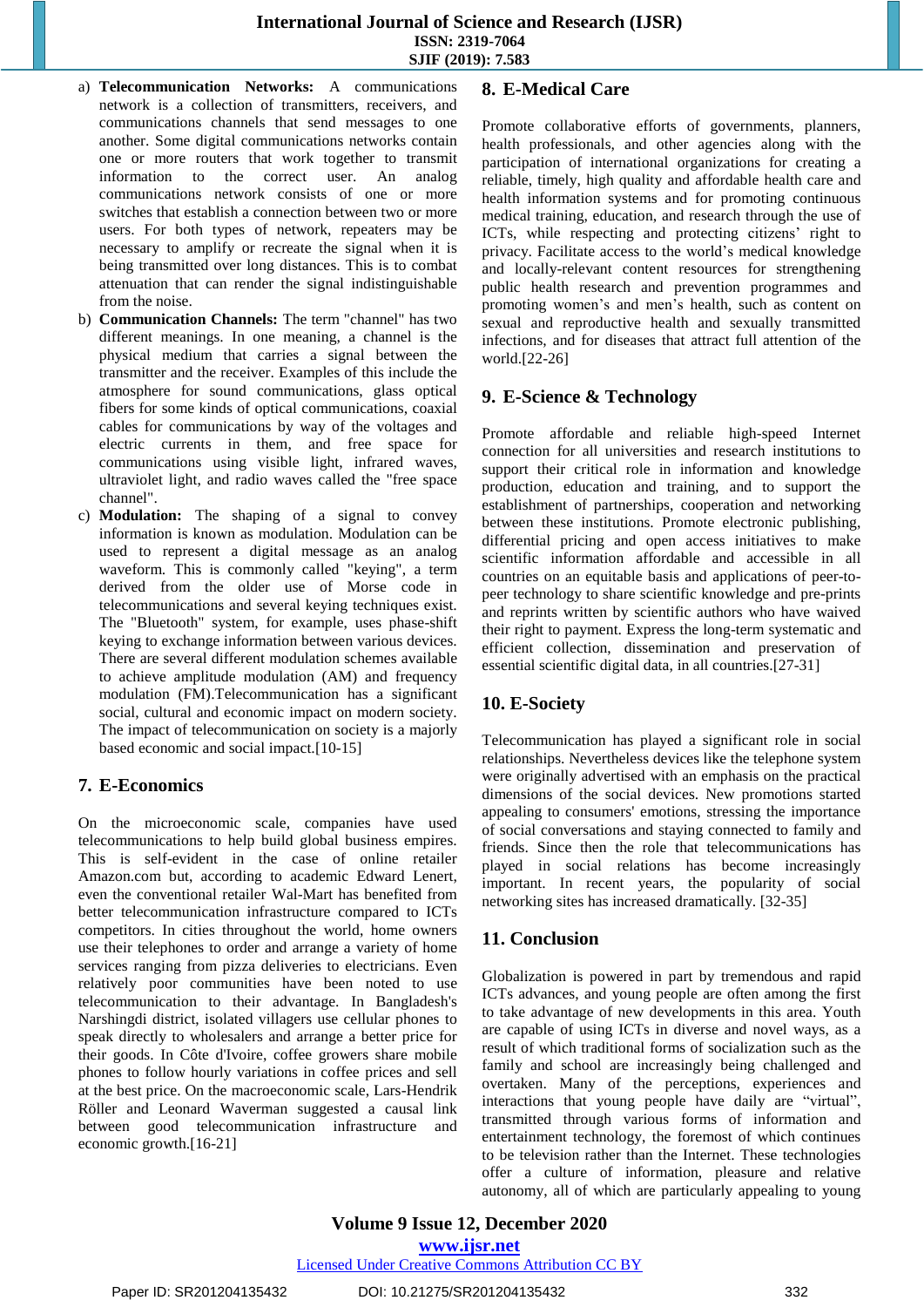#### **International Journal of Science and Research (IJSR) ISSN: 2319-7064 SJIF (2019): 7.583**

people. Youth are at the forefront of the information revolution, but they face the challenge of reconciling the reality of their daily existence with the popular images presented in the media. Many young people are simultaneously experiencing life within the global and local spheres. They may develop a global consciousness yet still have to function and survive in their own locality and culture. At the same time, many young people, particularly in developing countries, are excluded from the information revolution, leaving them on the wrong side of the digital divide. A fundamental question about how ICTs and the digital divide relate to the process of global development is not about technology or politics; it is about reconciling global and local practices. The challenge is to give culturally valid meaning to the use of new technologies. While the importance of ICTs use for development cannot be underestimated, it should not be seen as a panacea that will solve problems of unemployment or social exclusion in the near future. This observation is of particular relevance to young people, because there is ample reason to question whether the adoption of technology-based development strategies will produce results of real benefit to all young people.[36,37] It will take many years for all youth to gain access to the opportunities promised by ICTs. Notwithstanding these caveats, there is reason to be cautiously hopeful and optimistic about the potential of ICTs, especially in view of the relative advantage young people have in embracing these technologies for their own benefit.

## **References**

- [1] Khurshudov, Andrei (2001), The Essential Guide to Computer Data Storage, Prentice Hall, [ISBN](http://en.wikipedia.org/wiki/International_Standard_Book_Number) 978-0- 130-92739-2.
- [2] Lavington, Simon (1980), Early British Computers, Digital Pres[s,ISBN](http://en.wikipedia.org/wiki/International_Standard_Book_Number) 978-0-7190-0810-8
- [3] Lavington, Simon (1998), A History of Manchester Computers (2nd ed.), The British Computer Society, [ISBN](http://en.wikipedia.org/wiki/International_Standard_Book_Number) 978-1-902505-01-5.
- [4] Pardede, Eric (2009), Open and Novel Issues in XML Database Applications, Information Science, [ISBN](http://en.wikipedia.org/wiki/International_Standard_Book_Number) 978-1-60566-308-1.
- [5] Proctor, K. Scott (2011), Optimizing and Assessing Information Technology: Improving Business Project Execution, John Wiley & Sons, [ISBN](http://en.wikipedia.org/wiki/International_Standard_Book_Number) 978-1-118- 10263-3.
- [6] Alavudeen, A.; Venkateshwaran, N. (2010), Computer Integrated Manufacturing, PHI Learning, ISBN [978-](http://en.wikipedia.org/wiki/Special:BookSources/978-81-203-3345-1) [81-203-3345-1.](http://en.wikipedia.org/wiki/Special:BookSources/978-81-203-3345-1)
- [7] Bynum, Terrell Ward (2008), "Norbert Wiener and the Rise of Information Ethics", in van den Hoven, Jeroen; Weckert, John,Information Technology and Moral Philosophy, Cambridge UniversityPress, [ISBN](http://en.wikipedia.org/wiki/International_Standard_Book_Number) 978-0- 521-85549-5.
- [8] Chaudhuri, P. Pal (2004), Computer Organization and Design, PHI Learning, [ISBN](http://en.wikipedia.org/wiki/International_Standard_Book_Number) 978-81-203-1254-8.
- [9] Childress, David Hatcher (2000), Technology of the Gods: The Incredible Sciences of the Ancients, Adventures Unlimited Press[,ISBN](http://en.wikipedia.org/wiki/International_Standard_Book_Number) 978-0-932813-73-2.
- [10] Dyché, Jill (2000), Turning Data Into Information With Data Warehousing, Addison Wesley, [ISBN](http://en.wikipedia.org/wiki/International_Standard_Book_Number) 978- 0-201-65780-7.
- [11] Han, Jiawei; Kamber, Micheline; Pei, Jian (2011), Data Minining: Concepts and Techniques (3rd ed.), Morgan
- [12] Kedar, Seema (2009), Database Management Systems, Technical Publications, [ISBN](http://en.wikipedia.org/wiki/International_Standard_Book_Number) 978-81-8431-584-4.
- [13] Ralston, Anthony; Hemmendinger, David; Reilly, Edwin D., eds. (2000), Encyclopedia of Computer Science (4th ed.), Nature Publishing Group, [ISBN](http://en.wikipedia.org/wiki/International_Standard_Book_Number) 978- 1-56159-248-7.
- [14] Reynolds, George (2009), Ethics in Information Technology, Cengage Learning, [ISBN](http://en.wikipedia.org/wiki/International_Standard_Book_Number) 978-0-538- 74622-9.
- [15] van der Aalst, Wil M. P. (2011), Process Mining: Discovery, Conformance and Enhancement of Business Processes, Springe[r,ISBN](http://en.wikipedia.org/wiki/International_Standard_Book_Number) 978-3-642-19344- 6.
- [16] Wang, Shan X.; Taratorin, AleksandrMarkovich (1999), Magnetic Information Storage Technology, Academic Press, [ISBN](http://en.wikipedia.org/wiki/International_Standard_Book_Number) 978-0-12-734570-3.
- [17] Ward, Patricia; Dafoulas, George S. (2006), Database Management Systems, Cengage Learning EMEA, [ISBN](http://en.wikipedia.org/wiki/International_Standard_Book_Number) 978-1-84480-452-8.
- [18] Weik, Martin (2000), Computer Science and Communications Dictionary 2, Springer, [ISBN](http://en.wikipedia.org/wiki/International_Standard_Book_Number) 978-0- 7923-8425-0
- [19] Ambardar, A., Analog and Digital Signal Processing (2nd Ed.). Brooks/Cole Publishing Company .1999.
- [20] Carnoy M.,"ICT in Education: Possibilities and Challenges." UniversitatObertadeCatalunya, 2005.
- [21] Haykin, Simon, Communication Systems (4th Ed.). John Wiley & Sons.2001, 1–3.
- [22] Mansell, Robin and Wehn, Uta, Knowledge Societies: Information Technology for Sustainable Development. New York: Oxford University Press, 1998.
- [23] Lenert, Edward, "A Communication Theory Perspective on Telecommunications Policy", Journal of Communication, page (3–23),vol. 48 (4),2006.
- [24] D.Kirkpatrick, 'Great Leap Forward: Looking for ProfICTs in Poverty." Fortune magazine. February5th, 2001.
- [25] O.Eidhammer, Informasjonsflyt i godstransport. Oslo, Institute of Transport Economics. Workingpaper, 2003, TØ/1499/2003.
- [26] S.Kenyon and G Lyons, The value of integrated multimodal traveler .information and ICTs potentialcontribution to modal change. Transportation Research F,2003, Vol. 6, 1-21.
- [27] A.J.Khattak, Y Yim and L S Prokopy, Willingness to pay for traveller information.Transportation Research C, 2003, 11, 2, 137-159.
- [28] G.Lyons and R. Harman, The UK public transport industry and provision of multi-modal traveler information. International Journal of Transport Management, 2002, (1), 1-13.
- [29] M.Wilson,"Making nursing visible? Gender, technology and the care plan as script."